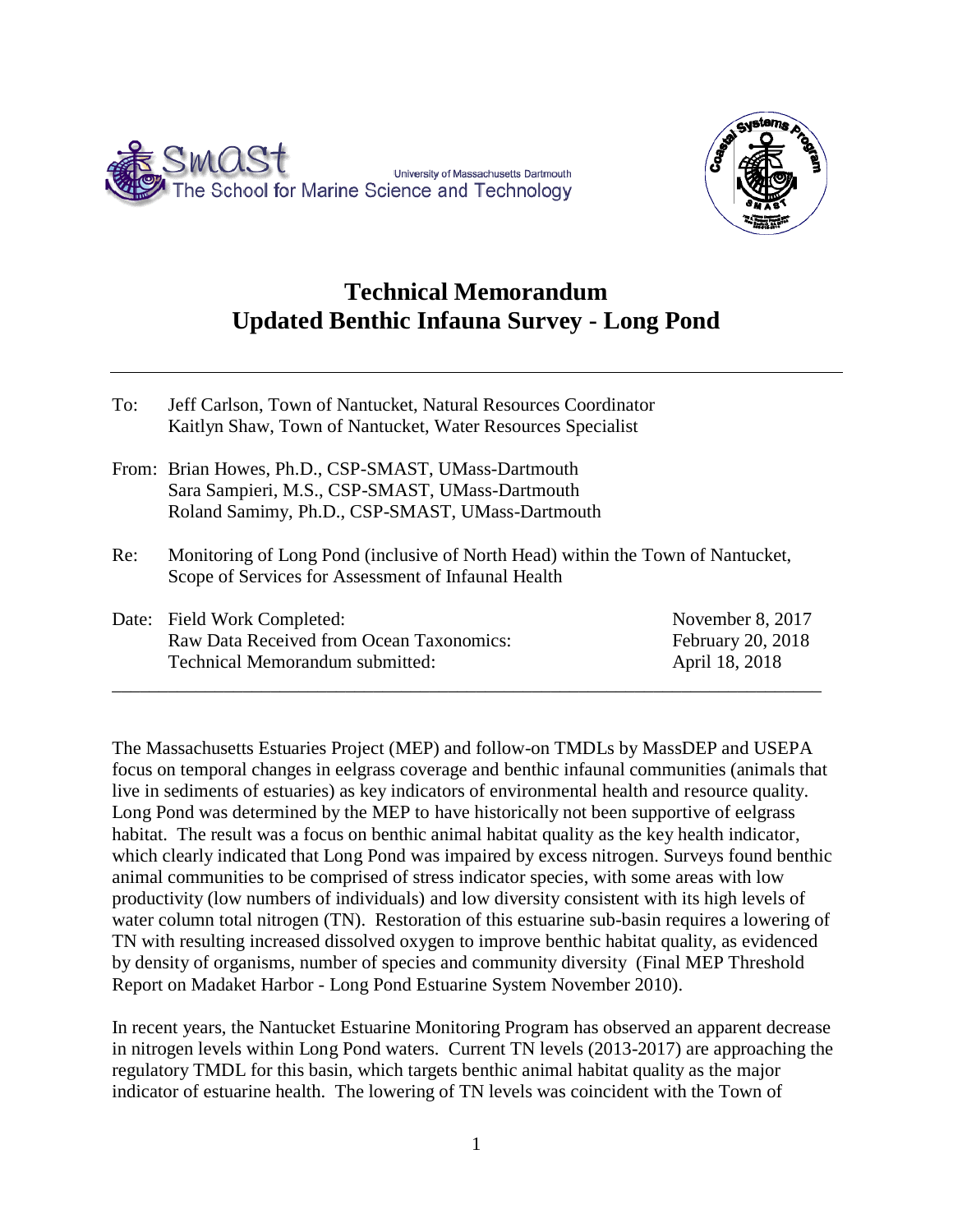Nantucket's activities at the landfill within the Long Pond watershed. This Technical Memorandum is focused on re-assessing benthic community habitat health for comparison to the water quality metrics (including TN) in order to determine the extent to which this key biological indicator may have improved within the context of the regulatory requirements under the Clean Water Act.

The recent benthic infaunal survey (November 2017) was undertaken in a manner consistent with the MEP QAPP. The methods used for the 2017 benthic survey of Long Pond are the same as for the previous SMAST MEP effort on the Madaket Harbor-Hither Creek-Long Pond system. In this manner, data collected in 2017 is directly cross comparable to infaunal data collected in 2003 under the MEP.

The infaunal survey is being considered to:

- 1) track restoration status and trajectory in Long Pond relative to the established  $Mass$ DEP/USEPA  $TMDL<sup>1</sup>$  for that estuarine system,
- 2) document the link between Long Pond water quality and benthic infaunal habitat.

The context for the comparison between benthic communities in Long Pond as they existed in 2003 and 2017 is the water quality database that was developed in advance of the MEP nutrient threshold analysis (2003) and the results of the on-going Island-wide multi-year water quality monitoring effort which includes Long Pond (2010-2017). The 2017 benthic survey was undertaken to assess progress towards the regulatory TMDL targets and serves as compliance monitoring. The 2017 benthic survey was undertaken due to apparent declines in TN levels in Long Pond associated with management activities in the Long Pond watershed (landfill) to assess positive effects on benthic animal habitat in Long Pond.

The main objective of the 2017 infaunal monitoring effort was to track long-term changes in nitrogen related habitat health in this nitrogen impaired system. The 2017 infaunal monitoring program built upon and followed the specific protocols as used for the 2003 survey, as part of Massachusetts Estuaries Project which formed the basis of the MEP nitrogen threshold for the Madaket Harbor - Long Pond estuarine system.

The 2017 infaunal assessment was completed under the direction and management of Dr. Brian Howes, Director of the CSP and Technical Director of the MEP and Dr. Roland Samimy, Senior Research Manager of the CSP at SMAST-UMD. Ms. Jen Benson, M.S. and Sara Sampieri, M.S., the Coastal Systems Analytical Facility Managers (all members of the MEP Technical Team) were responsible for all field and analytical support. SMAST scientific staff worked directly with Ms. Kaitlyn Shaw, Town of Nantucket Water Resources Specialist within the Nantucket Natural Resources Department to organize and conduct the required field infaunal sample collection sample preparation.

 $\overline{a}$ <sup>1</sup> TMDL or Total Maximum Daily Load is the regulatory requirement for restoration of an aquatic system under the Clean Water Act as proscribed by MassDEP and USEPA.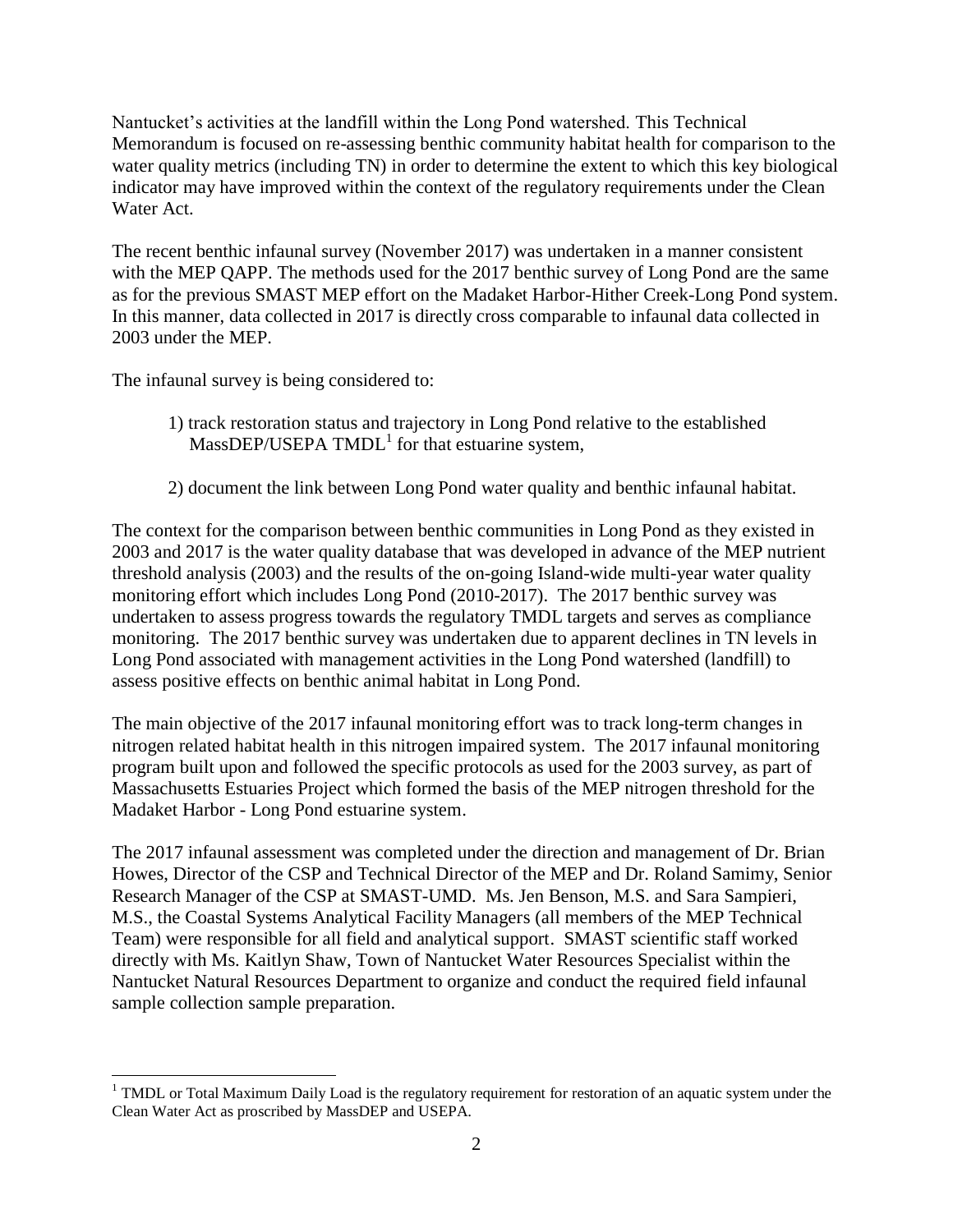Coastal Systems Program scientific staff re-sampled sediments in Long Pond in November 2017 at five (5) previously established infaunal monitoring stations sampled under the MEP in 2003. Each station was sampled in duplicate for a total of 10 grab samples (Young modified Van Veen Grab). Four of the five stations were located in the main basin of Long Pond (LPN-4,5,7,8) and one station in the North Head of Long Pond (LPN-2). Station locations are shown in Figure 1 below. All 2017 surveying was completed using the same methods and protocols used for the previous MEP infaunal community sampling and characterization (under the SMAST's MEP QAPP) in December 2003 as part of the analysis of the Madaket Harbor - Long Pond Estuarine System. Both surveys were collected in fall to account for seasonal shifts in benthic communities, with duplicate samples collected from each location for QA/QC purposes.



Figure 1. Aerial photograph of the Long Pond system showing location of benthic infaunal sampling stations sampled by the MEP in 2003 and 2017 (yellow symbols).

Benthic animal indicators can be used to assess the level of habitat health from healthy (low organic matter loading, high D.O.) to highly stressed (high organic matter loading-low D.O.). The basic concept is that certain species or species assemblages reflect the quality of the habitat in which they live. Benthic animal species from sediment samples are identified and ranked as to their association with nutrient related stresses, such as organic matter loading, hypoxia/anoxia, and dissolved sulfide. The analysis is based upon life-history information and animal-sediment relationships (Rhoads and Germano 1986). Assemblages are classified as representative of healthy conditions, transitional, or stressed conditions. Both the distribution of species and the overall population density are taken into account, as well as the general diversity and evenness of the community. As was noted by the MEP, based on multiple years of eelgrass survey data (1951, 1995, 2001, 2006, MassDEP Eelgrass Mapping Program), documenting the absence of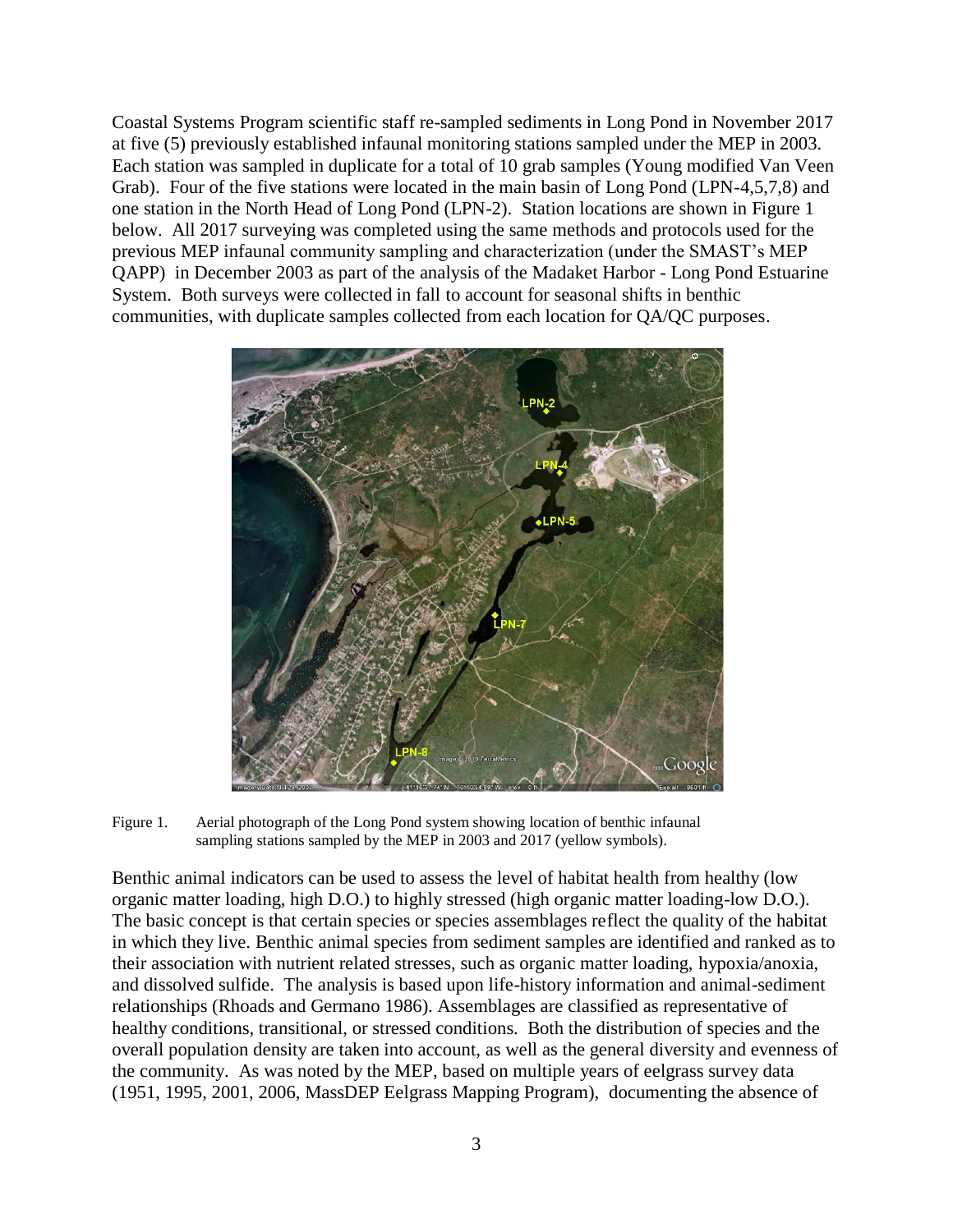eelgrass in Long Pond and the loss of established eelgrass beds in Hither Creek, that the Long Pond System was impaired by nitrogen enrichment at the time of the MEP analysis. The 2003 benthic infauna analysis within Long Pond further indicated nitrogen related impairment of benthic animal habitat. Therefore benthic habitat quality was the primary biological metric for determining the level of impairment (moderately impaired  $\rightarrow$  significantly impaired  $\rightarrow$  severely degraded) given the lack of seagrass for more than a half century.

Analysis of the evenness and diversity of the benthic animal communities and the natural history information was used to analyze the population density results relative to habitat quality. The evenness statistic can range from 0-1 (one being most even), while the diversity index does not have a theoretical upper limit. The highest quality habitat areas have the highest diversity (generally  $>3$ ) and evenness ( $\sim$ 0.7). The converse is also true, with poorest habitat quality found where diversity is  $< 1$  and evenness is  $< 0.5$ .

## **Comparison of Benthic Animal Communities in Long Pond: 2003 to 2017**

Long Pond and North Head of Long Pond are brackish water basins with significant wetland influence. As such, these basins are naturally nutrient and organic matter enriched, and assessment of infaunal habitat needs to consider their functional types. Overall, Long Pond and North Head of Long Pond supported productive benthic animal communities in 2003 as seen in the high density of organisms (total number per grab). However, the number of species represented was relatively low, with associated low diversity and Evenness (Table 1). Equally important, at some stations the community included stress indicator species (Tubificids, Capitellids), comprising 20% of the community within the main basin. However, at most stations, the species are common to wetland channels throughout southeastern Massachusetts and are dominated by a very common nutrient enrichment tolerant species, *Streblospio benedicti*, which is also common to pristine salt marsh creeks. However, the low numbers of total species and overall diversity indicate an impaired habitat consistent with the observed hypoxic conditions and elevated chlorophyll levels. The North Head of Long Pond is similar to Long Pond with lower numbers of individuals, and a community is dominated by amphipods rather than oligochaeta worms, indicative of a productive organic rich habitat and consistent with the observed oxygen levels in this basin.

It appears that benthic habitat has improved in Long Pond from 2003 to 2017, likely the result of the lower TN conditions<sup>2</sup>. Similarly the North Head of Long Pond has shifted from an amphipod dominated community to one dominated by mollusks and polychaetes, with no stress indicator organisms, but with lower productivity (possibly due to an on-going community shift).

The main basin of Long Pond supports higher number of species 9 vs. 5 in 2017 vs. 2003, with lower density and higher diversity 1.8 vs. 1.2 and similar Evenness. Like the Head of Long Pond basin the major community shift is to species indicative of non-stress conditions with a near complete absence of Tubificids and Capitellids. However, consistent with its wetland and brackish nature, the community shows high numbers of individuals, but moderate to low

 $\overline{a}$ 

<sup>&</sup>lt;sup>2</sup> No significant difference in salinity pre-MEP (average 12.3 ppt) and 2013-2017 (average 13.9 ppt) at long-term water quality stations LOPO 4 and LOPO 5.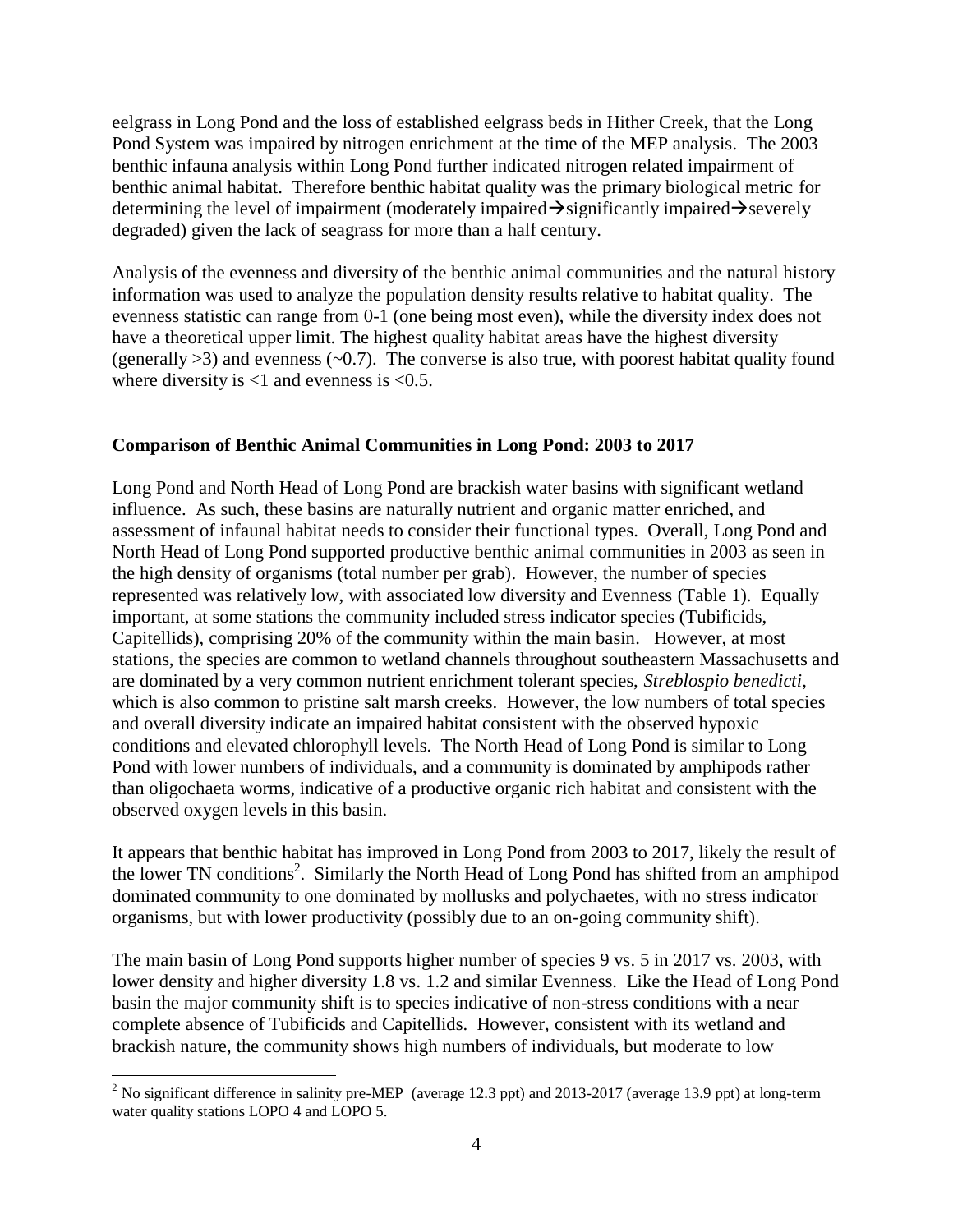numbers of species, with moderate diversity and Evenness (Table 1). *Streblospio benedicti*, and oligochaeta worms remain the dominate species, as in healthy wetland channels (Table 2).

Table 1. 2003 and 2017 Benthic infaunal community survey data for the Long Pond Sub-Embayment. Estimates of the number of species adjusted to the number of individuals and diversity (H') and Evenness (E) of the community allow comparison between locations (Samples represent surface area of 0.0625 m<sup>2</sup>). Stations refer to map in Figure 1, S.E. is the standard error of the mean, N is the number of samples per site.

|                                                        | <b>Total</b>   | Total              | Weiner                       |                           |                 |  |  |  |  |  |  |
|--------------------------------------------------------|----------------|--------------------|------------------------------|---------------------------|-----------------|--|--|--|--|--|--|
| <b>Basin</b>                                           | <b>Actual</b>  | <b>Actual</b>      |                              | <b>Diversity Evenness</b> | <b>Stations</b> |  |  |  |  |  |  |
|                                                        | <b>Species</b> | <b>Individuals</b> | (H')                         | (E)                       | <b>LPN</b>      |  |  |  |  |  |  |
| Long Pond Sub-Estuary - Main Basin - 2003 MEP          |                |                    |                              |                           |                 |  |  |  |  |  |  |
| $Mean =$                                               | 5              | 947                | 1.19<br>0.60<br>LPN: 4,5,7,8 |                           |                 |  |  |  |  |  |  |
| $S.E. =$                                               |                | 412                | 0.33                         | 0.07                      |                 |  |  |  |  |  |  |
| $N =$                                                  | 8              |                    |                              |                           |                 |  |  |  |  |  |  |
| Long Pond Sub-Estuary - Main Basin - 2017              |                |                    |                              |                           |                 |  |  |  |  |  |  |
| $Mean =$                                               | 9              | 332                | 1.78                         | 0.58                      | LPN: 4,5,7,8    |  |  |  |  |  |  |
| $S.E. =$                                               |                | 132                | 0.25                         | 0.06                      |                 |  |  |  |  |  |  |
| $N =$                                                  | 8              |                    |                              |                           |                 |  |  |  |  |  |  |
| Long Pond Sub-Estuary - Head of Long Pond - 2003 MEP   |                |                    |                              |                           |                 |  |  |  |  |  |  |
| $Mean =$                                               | 5              | 181                | 1.59                         | 0.68                      | LPN:2           |  |  |  |  |  |  |
| $S.E. =$                                               | O              | 93                 | 0.28                         | 0.12                      |                 |  |  |  |  |  |  |
| $N =$                                                  | $\overline{2}$ |                    |                              |                           |                 |  |  |  |  |  |  |
| Long Pond Sub-Estuary - Head of Long Pond - 2017       |                |                    |                              |                           |                 |  |  |  |  |  |  |
| $Mean =$                                               | 6              | 29                 | 1.73                         | 0.71                      | LPN:2           |  |  |  |  |  |  |
| $S.E. =$<br>$\overline{2}$                             |                | 4                  | 0.49                         | 0.08                      |                 |  |  |  |  |  |  |
| $N =$                                                  | $\mathbf{c}$   |                    |                              |                           |                 |  |  |  |  |  |  |
| Note - all values are the average of replicate samples |                |                    |                              |                           |                 |  |  |  |  |  |  |

Within the main basin of Long Pond the communities observed in 2017 were indicative of a higher quality habitat than observed in 2003, given the lack of dominance of stress indicator species and the almost double average number of species per site. The observed community shift is consistent with a reduction in organic matter loading and possibly improved oxygen conditions, which also lead to lower numbers of individuals. In both 2003 and 2017 there were slightly more species (representing  $\geq$ 1% of population) throughout the main basin, 10 vs. 12 (Table 2). Both years the average population density was moderate although lower in 2017 (947 vs. 332 per grab), although with higher species diversity, H'. The greatest improvement was seen in station LPN8 which went from 0 species and a diversity 0.0 in 2003 to 13 species and a diversity of 2.57 in 2017. The smallest improvement was in the semi-isolated Head of Long Pond, which has improved its overall community, but is currently supporting low numbers of individuals per grab.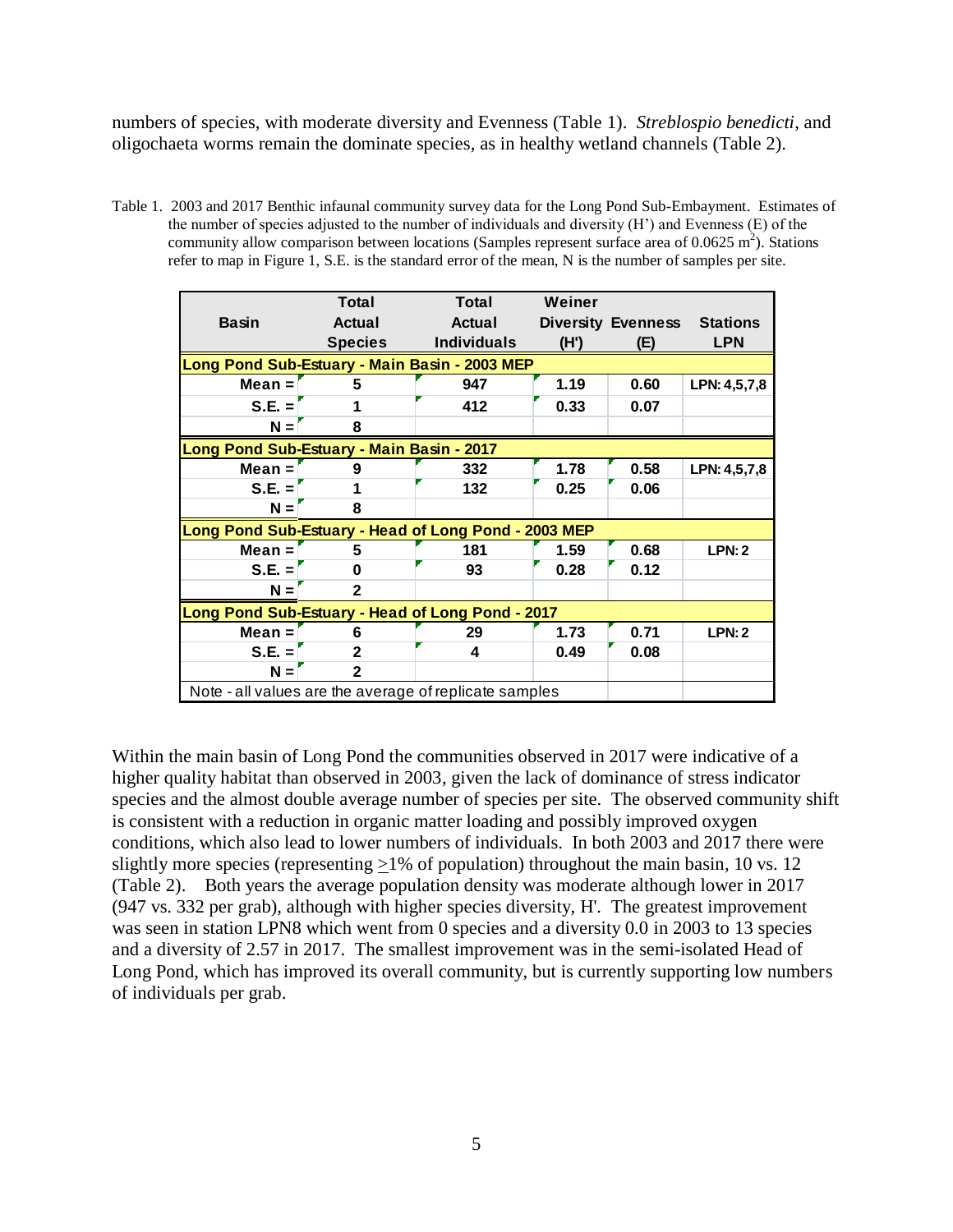Table 2. Most prevalent species found in 2003 and 2017 benthic infaunal community surveys for the Main Basin of Long Pond. Only species representing >1% of the total population in the main basin are shown. Grab samples (surface area of  $0.0625$  m<sup>2</sup>) were collected from stations 4,5,7,8 in Figure 1.

| <b>Main Basin Long Pond 2017</b> |                         |             |                         |  |  |  |  |  |  |
|----------------------------------|-------------------------|-------------|-------------------------|--|--|--|--|--|--|
| Taxon                            | <b>Species</b>          | % Community | <b>Common Name</b>      |  |  |  |  |  |  |
| Polychaeta                       | Oligochaeta spp.        | 36%         | Small Worms             |  |  |  |  |  |  |
| Polychaeta                       | Streblospio benedicti   | 26%         | Tube dwelling worm      |  |  |  |  |  |  |
| Insecta                          | chirinomidae            | 14%         | Non-biting midge        |  |  |  |  |  |  |
| Polychaeta                       | Ampharete arctica       | 7%          | Amphipod                |  |  |  |  |  |  |
| Crustacea                        | Leptocheirus plumulosus | 3%          | Amphipod                |  |  |  |  |  |  |
| Crustacea                        | Tanais cavolini         | 3%          | Benthic peracarid       |  |  |  |  |  |  |
| Polychaeta                       | Eteone longa            | 3%          | Paddleworm              |  |  |  |  |  |  |
| Polychaeta                       | Capitella capitata      | 2%          | Stress Indicator        |  |  |  |  |  |  |
| Polychaeta                       | Leitoscoloplos fragilis | 2%          | Polychaete worm         |  |  |  |  |  |  |
| Mollusca                         | Tellina agillus         | $1\%$       | <b>Bivalve</b>          |  |  |  |  |  |  |
| Anthrozoa                        | anthozoa spp.           | 1%          | Anenomae                |  |  |  |  |  |  |
| Crustacea                        | Edotea triloba          | 1%          | Isopod                  |  |  |  |  |  |  |
|                                  | <b>Total Species</b>    | 12          |                         |  |  |  |  |  |  |
| <b>Main Basin Long Pond 2003</b> |                         |             |                         |  |  |  |  |  |  |
| Polychaeta                       | Streblospio benedicti   | 29%         | Tube dwelling worm      |  |  |  |  |  |  |
| Insecta                          | chirinomidae            | 19%         | Non-biting midge        |  |  |  |  |  |  |
| Polychaeta                       | Paranais littoralis     | 17%         | Brackish worm           |  |  |  |  |  |  |
| Polychaeta                       | Tubificoides sp. 1      | 17%         | <b>Stress Indicator</b> |  |  |  |  |  |  |
| Crustacea                        | tanaidacea sp. 1        | 6%          | Tanaids                 |  |  |  |  |  |  |
| Crustacea                        | Gammarus fasciatus      | 4%          | Amphipod                |  |  |  |  |  |  |
| Polychaeta                       | Capitella capitata      | 3%          | <b>Stress Indicator</b> |  |  |  |  |  |  |
| Nemertea                         | nemertea spp.           | 2%          | Ribbon Worm             |  |  |  |  |  |  |
| Crustacea                        | Leptocheirus plumulos   | $1\%$       | Amphipod                |  |  |  |  |  |  |
| Ecniodermata                     | holothuroidea spp.      | 1%          | Sea Cucumber            |  |  |  |  |  |  |
|                                  | <b>Total Species</b>    | 10          |                         |  |  |  |  |  |  |

Overall, given the structure and brackish water environment of the main basin of Long Pond the benthic habitat has clearly improved from 2003 to 2017. This is based on the loss of most stress indicator species, increase in major species (from 10 to 12), increase in average number of species from 5 to 9, the increase in diversity from 1.19 to 1.78 and the re-colonization of the benthic habitat at station 8 from no species/organisms in 2013 to 13 species in 2017. For a wetland dominated brackish system the benthic animal habitat seems to be transitioning to a high quality, although diversity remains a bit low.

In contrast, the Head of Long Pond basin, while shifting to being colonized with species more indicative of higher quality habitat, the population is very low as seen in the low number of species and individuals in both years. However, it is the low number of individuals observed in 2017 which is the major metric. It is possible that this is part of a transition to more stable communities, but may also represent periodic hypoxia or low settlement. It is interesting to note that the improvement in benthic habitat was in the main basin which might be expected to be more affected by a reduction in landfill nitrogen loading compared to the semi-isolated basin of Head of Long Pond.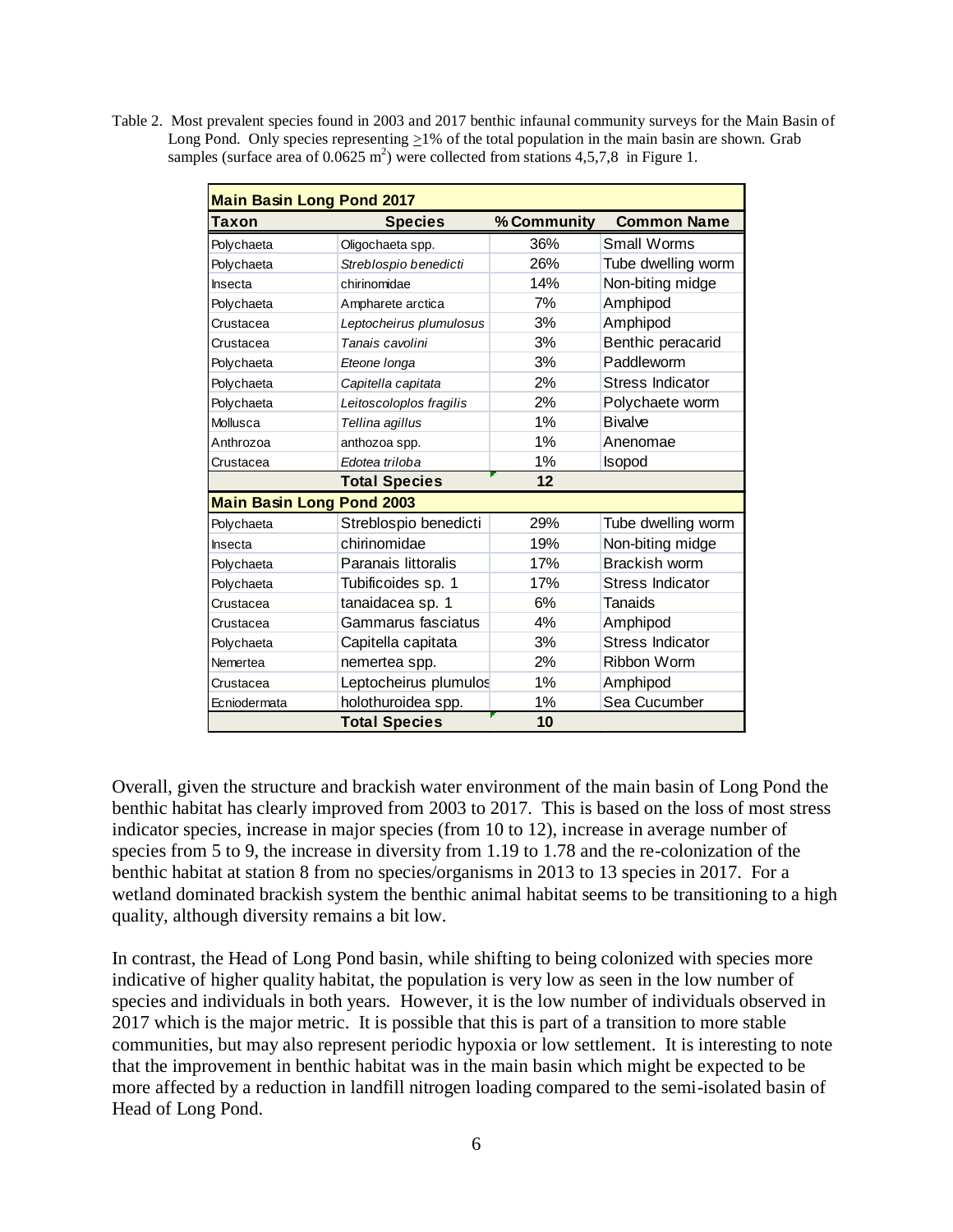## **Comparison of Water Quality in 2003 vs. 2017**

The underlying ultimate cause of the changes in the benthic infaunal community observed between surveys within Long Pond in 2003 and 2017 were investigated relative to changes in water quality conditions at the time of the MEP benthic survey (2003) versus more recent water quality conditions leading up to the November 2017 re-survey. It should be noted that the historic water quality monitoring and analysis followed the same field and laboratory procedures as the current Nantucket Island-wide Water Quality Monitoring Program (2010-2017). This allows for a direct comparison of historic data and the more recently collected water quality data. The 2003 / 2017 comparison is focused on total nitrogen values (mg/L TN) in the 3-5 years prior to the benthic surveys.

Historically, water quality monitoring in Long Pond was undertaken throughout the main basin and in the Head of Long Pond as was needed to support the MEP water quality modeling. Since completion of the MEP, water quality monitoring under the Island-wide Water Quality Monitoring Program has been focused on the two long-term Town Stations (5 and 6) which correspond to two historic stations (LOPO-2 and LOPO-4 respectively). Historic and current station locations are depicted in Figure 2.



Figure 2. Estuarine water quality monitoring station locations in the Madaket Harbor and Long Pond embayment system. Red station symbols (M-1,2,3,4,5,6,10,11 and LOPO-1,2,3,4,5,6) correspond to those used in the MEP baseline (2002-2004) water quality assessment. Blue station symbols (Stations 1,2,3,4 {Madaket Harbor} and Stations 5,6 {Long Pond}) correspond to long-term water quality monitoring stations being sampled by the Nantucket Island-wide Water Quality Monitoring Program (2010-2017).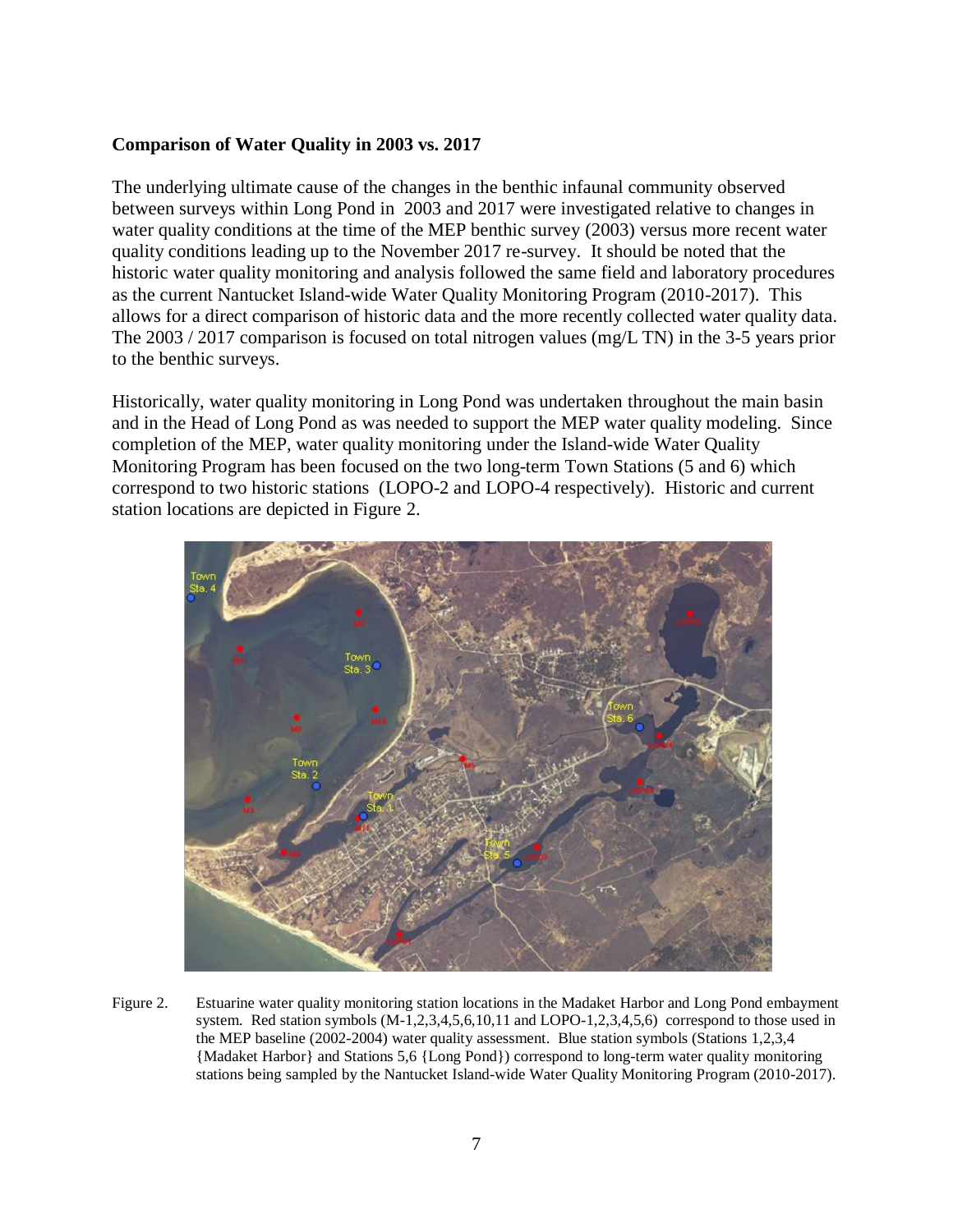Comparing the 2003 water quality data at LOPO-2 (aka Town Sta. 5) and LOPO-4 (aka Town Sta. 6) to the water quality in subsequent years (2012, 2013, 2014, 2015, 2016, 2017) shows that total nitrogen concentrations of nitrogen have generally decreased, particularly from 2015 onward. Although there has been inter-annual variations in the temporal decline in TN, the trend has generally been downward and periodic departures from the trend likely represent small interannual variations (Figure 3 and Table 4). TN concentration at LOPO-2 in 2002, 2003 (the year of the MEP benthic survey) and 2004 was 1.16 mg  $L^{-1}$ , 0.860 mg  $L^{-1}$  and 0.895 mg  $L^{-1}$ respectively, averaging  $0.971$  mg TN  $L^{-1}$ . In contrast, TN concentration at LOPO-2 in 2013, 2014,2015, 2016 and 2017 (most recent benthic survey) was 0.709 mg L<sup>-1</sup>, 0.704 mg L<sup>-1</sup>, 0.697 mg  $L^{-1}$ , 0.650 mg  $L^{-1}$  and 0.867 mg  $L^{-1}$  respectively, averaging 0.725 mg TN  $L^{-1}$ . This difference in historic TN concentrations compared to recent TN levels and the downward trend in concentrations post-MEP is mirrored at LOPO4 (Town Sta. 6). TN concentration at LOPO-4 in 2002, 2003 and 2004 was 0.939 mg L<sup>-1</sup>, 0.889 mg L<sup>-1</sup> and 0.821 mg L<sup>-1</sup> respectively, averaging 0.883 mg TN  $L^{-1}$ , while the TN concentration at LOPO-4 (Town Sta. 6) in 2013, 2014, 2015, 2016 and 2017 (most recent benthic survey) was 0.880 mg  $L^1$ , 0.718 mg  $L^1$ , 0.656 mg  $L^1$ , 0.630 mg  $L^{-1}$  and 0.712 mg  $L^{-1}$ , respectively, averaging 0.719 mg TN  $L^{-1}$  (Figure 3).

The multiple years (2013-2017) of reduced TN concentration is generally reflected in reduced chlorophyll-a concentrations compared to 2010-2012. It is clear that the 2003 benthic analysis was preceded by significantly higher TN and chlorophyll-a levels than in the years preceding the 2017 survey (Figure 4, Table 3). It should be noted that the TN average for LOPO2 (Town Sta. 5) in July was anomalously (impossibly) high in 2014 and did not show a corresponding increase in total pigment and has been excluded from the average. In contrast, in 2017 average TN concentrations at both LOPO2 and LOPO4 show a slight increase with a corresponding increase in total pigment (Figure 4), suggesting that Long Pond is quite sensitive to increases in total nitrogen.



Figure 3. Annual average total nitrogen concentrations in Long Pond at stations LOPO2 (station 5) and LOPO4 (station 6).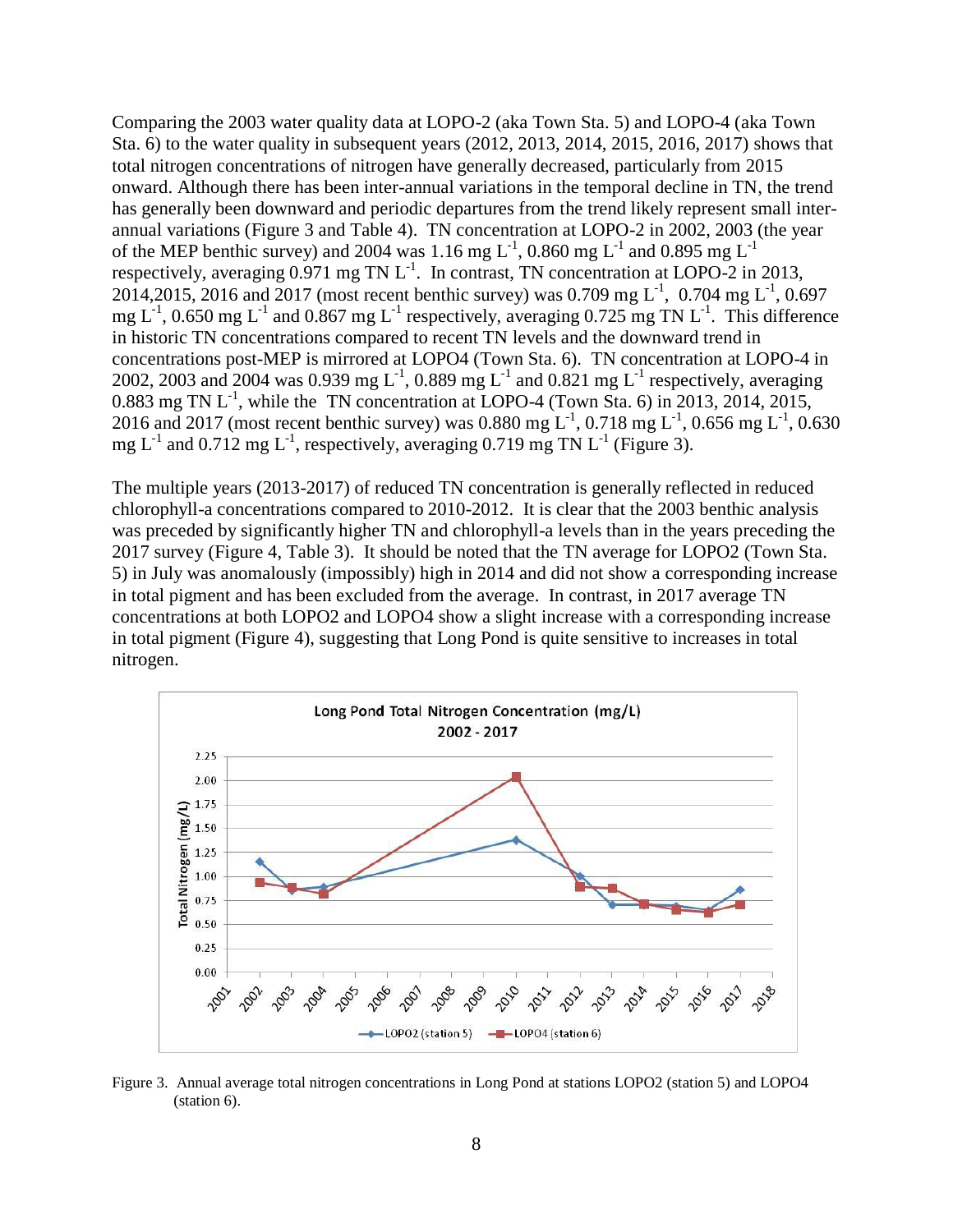

Figure 4. Average Total Pigment (Chlorophyll-a +Pheophytin) concentrations by station in the Long Pond portion of the Madaket Harbor system during the summer 2017 sampling season compared to 2010, 2012, 2013, 2014, 2015 and 2016.

Table 3. Average total pigment (chla + pheo-a) concentrations based on summer time conditions.

|      | T-Pig (ug/L)      |                  |  |  |  |  |  |  |
|------|-------------------|------------------|--|--|--|--|--|--|
| Year | <b>Station 5</b>  | <b>Station 6</b> |  |  |  |  |  |  |
|      | LOPO <sub>2</sub> | LOPO4            |  |  |  |  |  |  |
| 2010 | 18.080            | 24.210           |  |  |  |  |  |  |
| 2012 | 18.300            | 7.700            |  |  |  |  |  |  |
| 2013 | 8.100             | 9.900            |  |  |  |  |  |  |
| 2014 | 8.988             | 7.342            |  |  |  |  |  |  |
| 2015 | 8.950             | 10.780           |  |  |  |  |  |  |
| 2016 | 5.740             | 5.900            |  |  |  |  |  |  |
| 2017 | 26.192            | 10.919           |  |  |  |  |  |  |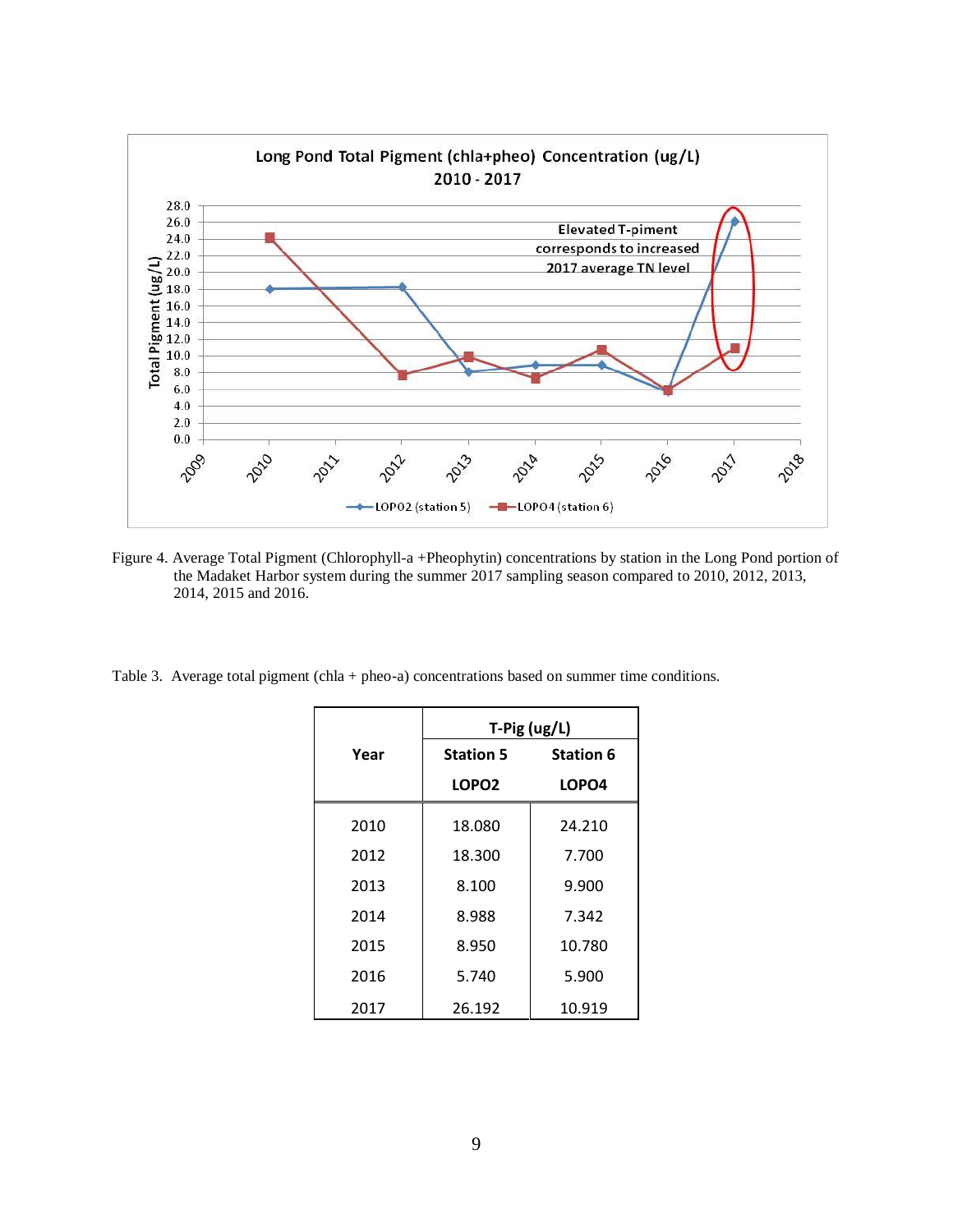| Table 4. Summary of Total Nitrogen (TN mg/L) concentrations (2002, 2003, 2004) in Long Pond as developed under the Massachusetts Estuaries Project as |                                                                                                   |               |       |                   |                   |       |                   |       |                   |       |       |           |                          |                   |
|-------------------------------------------------------------------------------------------------------------------------------------------------------|---------------------------------------------------------------------------------------------------|---------------|-------|-------------------|-------------------|-------|-------------------|-------|-------------------|-------|-------|-----------|--------------------------|-------------------|
| baseline for validation of the water quality model used to develop nitrogen thresholds for the Madaket Harbor - Long Pond embayment system            |                                                                                                   |               |       |                   |                   |       |                   |       |                   |       |       |           |                          |                   |
|                                                                                                                                                       |                                                                                                   |               |       |                   |                   |       |                   |       |                   |       |       |           |                          |                   |
|                                                                                                                                                       | Monitoring                                                                                        | 2002          | 2003  | 2004              | 2010              | 2012  | 2013              | 2014  | 2015              | 2016  | 2017  | 2002-2004 | 2010-2013                | 2014-2016         |
| Sub-Embayment                                                                                                                                         | station                                                                                           | mean          | mean  | mean              | mean              | mean  | mean              | mean  | mean              | mean  | mean  | Mean      | Mean                     | Mean              |
| <b>Long Pond</b>                                                                                                                                      | LOPO1                                                                                             | 1.243         | 0.746 | 1.185             | $\sim$ $-$        | $- -$ | $- -$             | --    | $- -$             | $- -$ | $- -$ | 1.058     | $- -$                    | $\qquad \qquad -$ |
| <b>Long Pond</b>                                                                                                                                      | LOPO <sub>2</sub>                                                                                 | 1.157         | 0.860 | 0.895             | 1.385             | 1.013 | 0.709             | 0.704 | 0.697             | 0.650 | 0.867 | 0.971     | 1.036                    | 0.942             |
| <b>Long Pond</b>                                                                                                                                      | LOPO3                                                                                             | $\sim$ $\sim$ | 1.001 | 0.848             | $\qquad \qquad -$ | $- -$ | $-$               | $- -$ | $- -$             | $- -$ | $- -$ | 0.924     | $\qquad \qquad -$        | $- -$             |
| <b>Long Pond</b>                                                                                                                                      | LOPO4                                                                                             | 0.939         | 0.889 | 0.821             | 2.044             | 0.897 | 0.880             | 0.718 | 0.656             | 0.630 | 0.712 | 0.894     | 1.270                    | 0.668             |
| <b>North Head Long Pond</b>                                                                                                                           | LOPO5                                                                                             | 1.029         | 0.929 | 0.781             | $\qquad \qquad -$ | $- -$ | $\qquad \qquad -$ | $- -$ | $\qquad \qquad -$ | $- -$ | $ -$  | 0.954     | $\overline{\phantom{m}}$ | $\qquad \qquad -$ |
| <b>Long Pond</b>                                                                                                                                      | Station $5$ $*$                                                                                   | $- -$         | $- -$ | $\qquad \qquad -$ | 1.385             | 1.013 | 0.709             | 1.481 | 0.697             | 0.650 | 0.867 | $- -$     | 1.036                    | 0.942             |
| <b>Long Pond</b>                                                                                                                                      | Station $6$ **                                                                                    | $- -$         | --    | $\sim$ $-$        | 2.044             | 0.897 | 0.880             | 0.718 | 0.656             | 0.630 | 0.712 | $- -$     | 1.270                    | 0.668             |
|                                                                                                                                                       |                                                                                                   |               |       |                   |                   |       |                   |       |                   |       |       |           |                          |                   |
| <b>NOTE:</b>                                                                                                                                          | * Station 5 corresponds to historic monitoring station LOPO2 and infaunal sampling location LPN7  |               |       |                   |                   |       |                   |       |                   |       |       |           |                          |                   |
|                                                                                                                                                       | ** Station 6 corresponds to historic monitoring station LOPO4 and infaunal sampling location LPN4 |               |       |                   |                   |       |                   |       |                   |       |       |           |                          |                   |
|                                                                                                                                                       |                                                                                                   |               |       |                   |                   |       |                   |       |                   |       |       |           |                          |                   |

Table 4. Summary of Total Nitrogen (TN mg/L) concentrations (2002, 2003, 2004) in Long Pond as developed under the Massachusetts Estuaries Project as baseline for validation of the water quality model used to develop nitrogen thresholds for the Madaket Harbor - Long Pond embayment system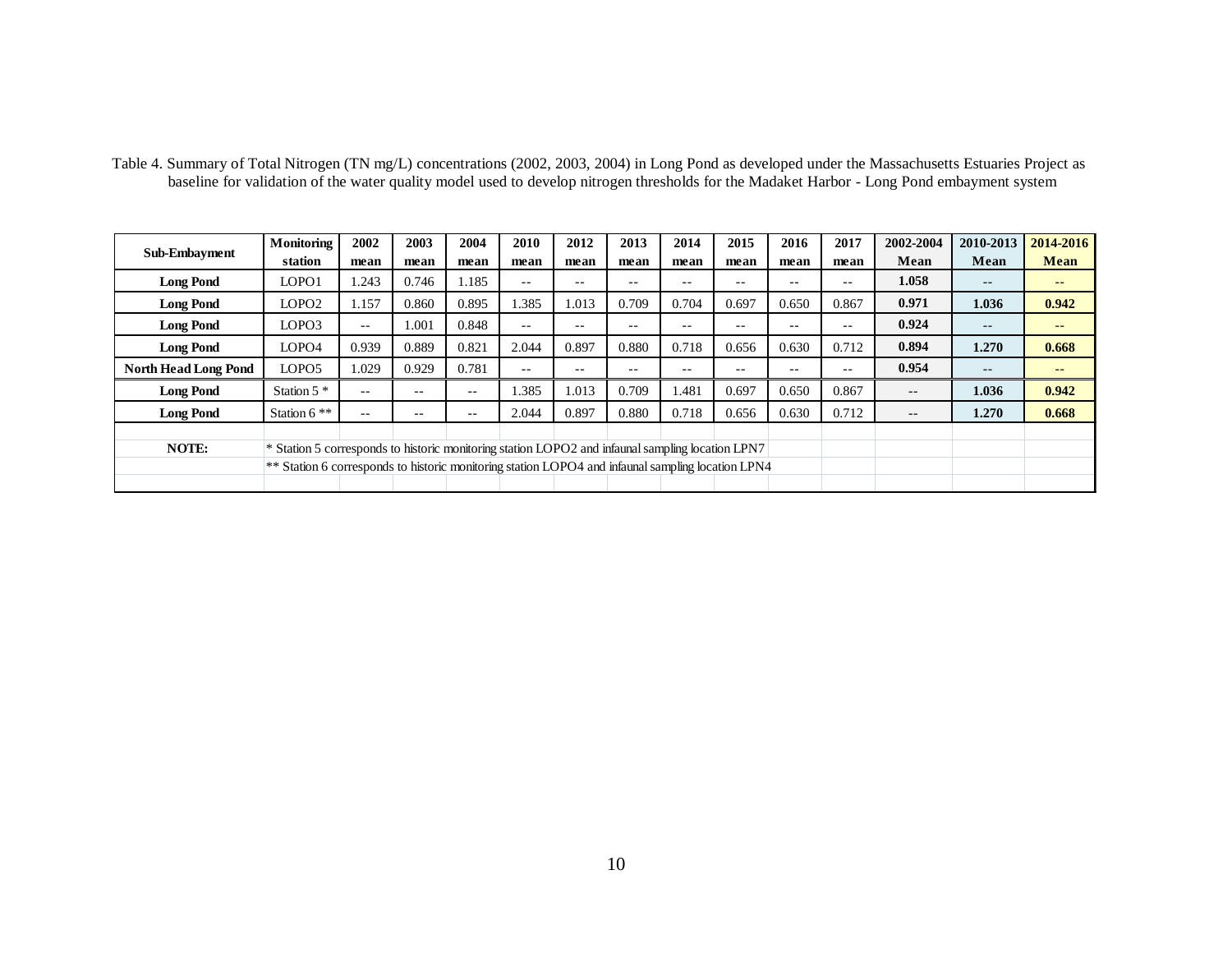## **Conclusions and Recommendations**

Comparison of the 2003 and 2017 benthic animal habitat surveys with the preceding 3-5 years of water quality (TN & chlorophyll a) data (all collected following the identical protocols) yielded some clear shifts in the habitat quality of the Long Pond Basin. In contrast, the semi-isolated Head of Long Pond showed less certain shifts in benthic habitat quality. Specifically,

- Nitrogen related water quality has significantly improved within the main basin of Long Pond in the 2002-2004 and 2013-2017 monitoring records. TN levels associated with the 2003 and 2017 benthic surveys declined from 0.883 mg TN  $L^{-1}$  to 0.719 mg TN  $L^{-1}$  at Town Station 6 (LOPO-4) and from 0.971 mg TN L-1 to 0.725 mg TN L-1 at Town Station 5 (LOPO-5).
- Given the structure and brackish water environment of the main basin of Long Pond the benthic habitat has clearly improved from 2003 to 2017, paralleling the water quality improvement. The assessment of improved benthic animal habitat is based on the loss of most stress indicator species, increase in major species (from 10 to 12), increase in average number of species from 5 to 9, the increase in diversity from 1.19 to 1.78 and the re-colonization of the benthic habitat at station 8 from no species/organisms in 2013 to 13 species in 2017. For a wetland dominated brackish system the benthic animal habitat seems to be transitioning to a high quality, although diversity remains a bit low.
- The Head of Long Pond basin, is still showing significantly impaired benthic habitat although it is now colonized with species more indicative of higher quality habitat. However, the population is very low as seen in the low number of species and individuals in 2017. The low number of individuals observed in 2017 is now the main metric of impairment. At present it is unclear if the present habitat is part of a transition to more stable communities or if it is in response to continuing stresses (e.g. periodic hypoxia) or low larval settlement.
- Overall, the improvement in benthic habitat seen in 2017 was in the main basin which may be due to its being more affected by a reduction in landfill nitrogen loading compared to the semi-isolated basin of Head of Long Pond.
- All of the data to date support the contention that the elevated TN levels in the Long Pond subsystem in 2003 were the ultimate cause of the impaired benthic habitat and that lowering the TN levels would result in improved benthic habitat which has been confirmed by the result of the ongoing water quality monitoring and the 2017 benthic survey.